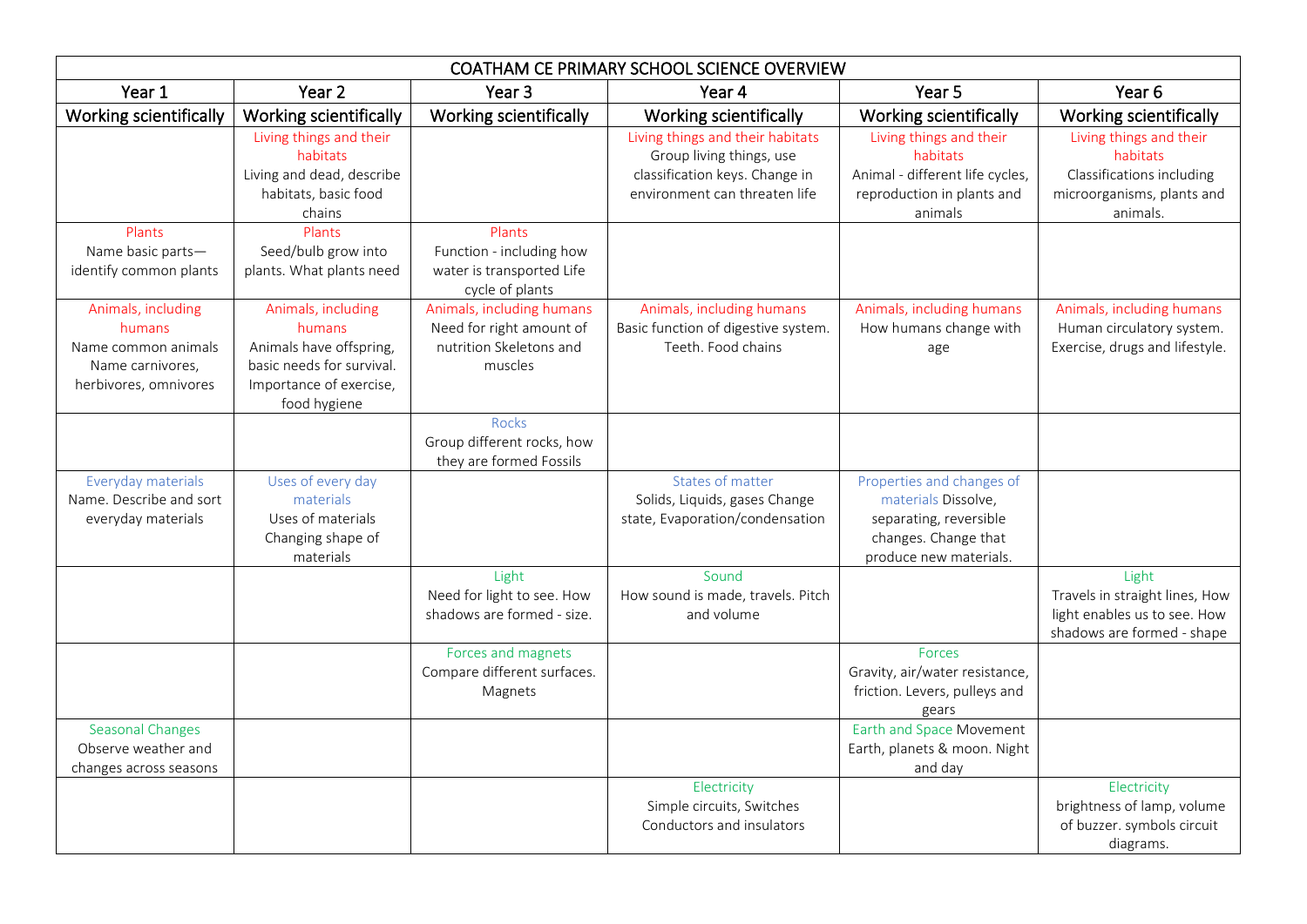| <b>LOWER KEYSTAGE 2</b>                                                                                                                                                                                                                                                                                                                                                                                                                                                                                                                                                                                                                                                                                                                                                                                                                                                                                                                                                                                                                                                                                                                                                                                                                                                                                                                                                                                                        |                                                                                                                                                                                                                                                                                                                                                                                                                                                                                                                                                                                                                                                                                                                                                                                                                                                                                                                                                                                                                                                                                                                                                                                                                                                                                                                                                                                                                                                                                                                                                                          |                                                                                                                                                                                                                                                                                                                                                                                                                                                                                                                                                                                                                                                                                                                                                                                                                              |                                                                                                                                                                                                                                                                                                                                                                                                                                                                                                                                                                                                                                                                                                                                                                                                                                                                                                                                                                                                                                                                                                                                                                                                                                                                                                                                                                                                                                                                                                                                                                                                                                                                                                                                                                                                                                                                                                                                                                                                                                                                                                                                                                    |  |  |  |
|--------------------------------------------------------------------------------------------------------------------------------------------------------------------------------------------------------------------------------------------------------------------------------------------------------------------------------------------------------------------------------------------------------------------------------------------------------------------------------------------------------------------------------------------------------------------------------------------------------------------------------------------------------------------------------------------------------------------------------------------------------------------------------------------------------------------------------------------------------------------------------------------------------------------------------------------------------------------------------------------------------------------------------------------------------------------------------------------------------------------------------------------------------------------------------------------------------------------------------------------------------------------------------------------------------------------------------------------------------------------------------------------------------------------------------|--------------------------------------------------------------------------------------------------------------------------------------------------------------------------------------------------------------------------------------------------------------------------------------------------------------------------------------------------------------------------------------------------------------------------------------------------------------------------------------------------------------------------------------------------------------------------------------------------------------------------------------------------------------------------------------------------------------------------------------------------------------------------------------------------------------------------------------------------------------------------------------------------------------------------------------------------------------------------------------------------------------------------------------------------------------------------------------------------------------------------------------------------------------------------------------------------------------------------------------------------------------------------------------------------------------------------------------------------------------------------------------------------------------------------------------------------------------------------------------------------------------------------------------------------------------------------|------------------------------------------------------------------------------------------------------------------------------------------------------------------------------------------------------------------------------------------------------------------------------------------------------------------------------------------------------------------------------------------------------------------------------------------------------------------------------------------------------------------------------------------------------------------------------------------------------------------------------------------------------------------------------------------------------------------------------------------------------------------------------------------------------------------------------|--------------------------------------------------------------------------------------------------------------------------------------------------------------------------------------------------------------------------------------------------------------------------------------------------------------------------------------------------------------------------------------------------------------------------------------------------------------------------------------------------------------------------------------------------------------------------------------------------------------------------------------------------------------------------------------------------------------------------------------------------------------------------------------------------------------------------------------------------------------------------------------------------------------------------------------------------------------------------------------------------------------------------------------------------------------------------------------------------------------------------------------------------------------------------------------------------------------------------------------------------------------------------------------------------------------------------------------------------------------------------------------------------------------------------------------------------------------------------------------------------------------------------------------------------------------------------------------------------------------------------------------------------------------------------------------------------------------------------------------------------------------------------------------------------------------------------------------------------------------------------------------------------------------------------------------------------------------------------------------------------------------------------------------------------------------------------------------------------------------------------------------------------------------------|--|--|--|
| <b>Working Scientifically</b>                                                                                                                                                                                                                                                                                                                                                                                                                                                                                                                                                                                                                                                                                                                                                                                                                                                                                                                                                                                                                                                                                                                                                                                                                                                                                                                                                                                                  | <b>Biology</b><br>Pupils should be taught to:                                                                                                                                                                                                                                                                                                                                                                                                                                                                                                                                                                                                                                                                                                                                                                                                                                                                                                                                                                                                                                                                                                                                                                                                                                                                                                                                                                                                                                                                                                                            | Chemistry<br>Pupils should be taught to:                                                                                                                                                                                                                                                                                                                                                                                                                                                                                                                                                                                                                                                                                                                                                                                     | <b>Physics</b><br>Pupils should be taught to:                                                                                                                                                                                                                                                                                                                                                                                                                                                                                                                                                                                                                                                                                                                                                                                                                                                                                                                                                                                                                                                                                                                                                                                                                                                                                                                                                                                                                                                                                                                                                                                                                                                                                                                                                                                                                                                                                                                                                                                                                                                                                                                      |  |  |  |
| <b>Working scientifically</b><br>During Years 3 and 4, pupils<br>should be taught to use the follow-<br>ing practical scientific methods,<br>processes and skills through the<br>teaching of the programme of<br>study content:<br>• asking relevant questions and<br>using different types of scientific<br>enquiries to answer them<br>• setting up simple practical<br>• enquiries, comparative and fair<br>tests<br>• making systematic and careful<br>observations and, where appro-<br>priate, taking accurate<br>• measurements using standard<br>units, using a range of equip-<br>ment, including thermometers<br>and data loggers<br>· gathering, recording, classifying<br>and presenting data in a variety<br>of ways to help in answering<br>questions<br>• recording findings using simple<br>scientific language, drawings,<br>labelled diagrams, keys, bar<br>charts, and tables<br>• reporting on findings from en-<br>quiries, including oral and writ-<br>ten explanations, displays or<br>presentations of results and<br>conclusions<br>• using results to draw simple<br>conclusions, make predictions<br>for new values, suggest im-<br>provements and raise further<br>questions<br>· identifying differences, similari-<br>ties or changes related to simple<br>scientific ideas and processes<br>• using straightforward scientific<br>evidence to answer questions or<br>to support their findings. | Living things and their habitats<br>• recognise that living things can be<br>grouped in a variety of ways<br>• explore and use classification keys<br>to help group, identify and name a<br>variety of living things in their local<br>and wider environment<br>• recognise that environments can<br>change and that this can sometimes<br>pose dangers to living things<br>Animals, including human<br>• identify that animals, including hu-<br>mans, need the right types and<br>amount of nutrition, and that they<br>cannot make their own food; they<br>get nutrition from what they eat<br>• identify that humans and some other<br>animals have skeletons and mus-<br>cles for support, protection and<br>movement.<br>• describe the simple functions of the<br>basic parts of the digestive system<br>in humans<br>• identify the different types of teeth in<br>humans and their simple functions.<br>• Construct and interpret a variety of<br>food chains, identifying producers,<br>predators and prey<br><b>Plants</b><br>• identify and describe the functions<br>of different parts of flowering plants:<br>roots, stem/trunk, leaves and flow-<br>ers<br>• explore the requirements of plants<br>for life and growth (air, light, water,<br>nutrients from soil, and room to<br>grow) and how they vary from plant<br>to plant<br>• investigate the way in which water is<br>transported within plants<br>• explore the part of flowers play in<br>the life cycle of flowering plants,<br>including pollination, seed formation<br>and seed dispersal. | <b>Rocks</b><br>.compare and group to-<br>gether different kinds of<br>rocks on the basis of their<br>simple physical properties<br>• recognise that soils are<br>made from rocks and or-<br>ganic matter<br>·describe in simple terms<br>how fossils are formed<br>when things that have<br>lived are trapped within<br>rock.<br><b>States of matter</b><br>• compare and group mate-<br>rials together, according<br>to whether they are sol-<br>ids, liquids or gases<br>.observe that some mate-<br>rials change state when<br>they are heated or<br>cooled, and measure or<br>research the temperature<br>at which this happens in<br>degrees Celsius (°C),<br>• identify the part played by<br>evaporation and conden-<br>sation in the water cycle<br>and associate the rate of<br>evaporation with tempera-<br>ture. | Electricity<br>• identify common appliances that run on electricity<br>. construct a simple series electrical circuit, identifying and naming its<br>basic parts, including cells, wires, bulbs, switches and buzzers<br>• identify whether or not a lamp will light in a simple series circuit,<br>based on whether or not the lamp is part of a complete loop with a<br>battery<br>•recognise that a switch opens and closes a circuit and associate this<br>with whether or not a lamp lights in a simple series circuit<br>•recognise some common conductors and insulators, and associate<br>metals with being good conductors<br>Forces and magnets<br>• compare how things move on different surfaces<br>. notice that some forces need contact between two objects but mag-<br>netic forces can act at a distance<br>. observe how magnets attract or repel each other and attract some<br>materials and not others<br>. compare and group together a variety of everyday materials on the<br>basis of whether they are attracted to a magnet, and identify some<br>magnetic materials<br>·describe magnets as having two poles<br>• predict whether two magnets will attract or repel each other, de-<br>pending on which poles are facing<br>Light<br>• recognise that they need light in order to see things and that dark is<br>the absence of light<br>. notice that light is reflected from surfaces<br>•recognise that light from the sun can be dangerous and that there<br>are ways to protect their eyes<br>•recognise that shadows are formed when a light source is blocked<br>by a solid object<br>• find patterns in the way that the size of shadows change<br>Sound<br>• identify how sounds are made, associating some of them with<br>something vibrating<br>•recognise that vibrations from sound travel through a medium to the<br>ear<br>•find patterns between the pitch of a sound and features of the object<br>that produced it<br>•find patterns between the volume of a sound and the strength of the<br>vibrations that produced it.<br>•recognise that sounds get fainter as the distance from the sound<br>source increases. |  |  |  |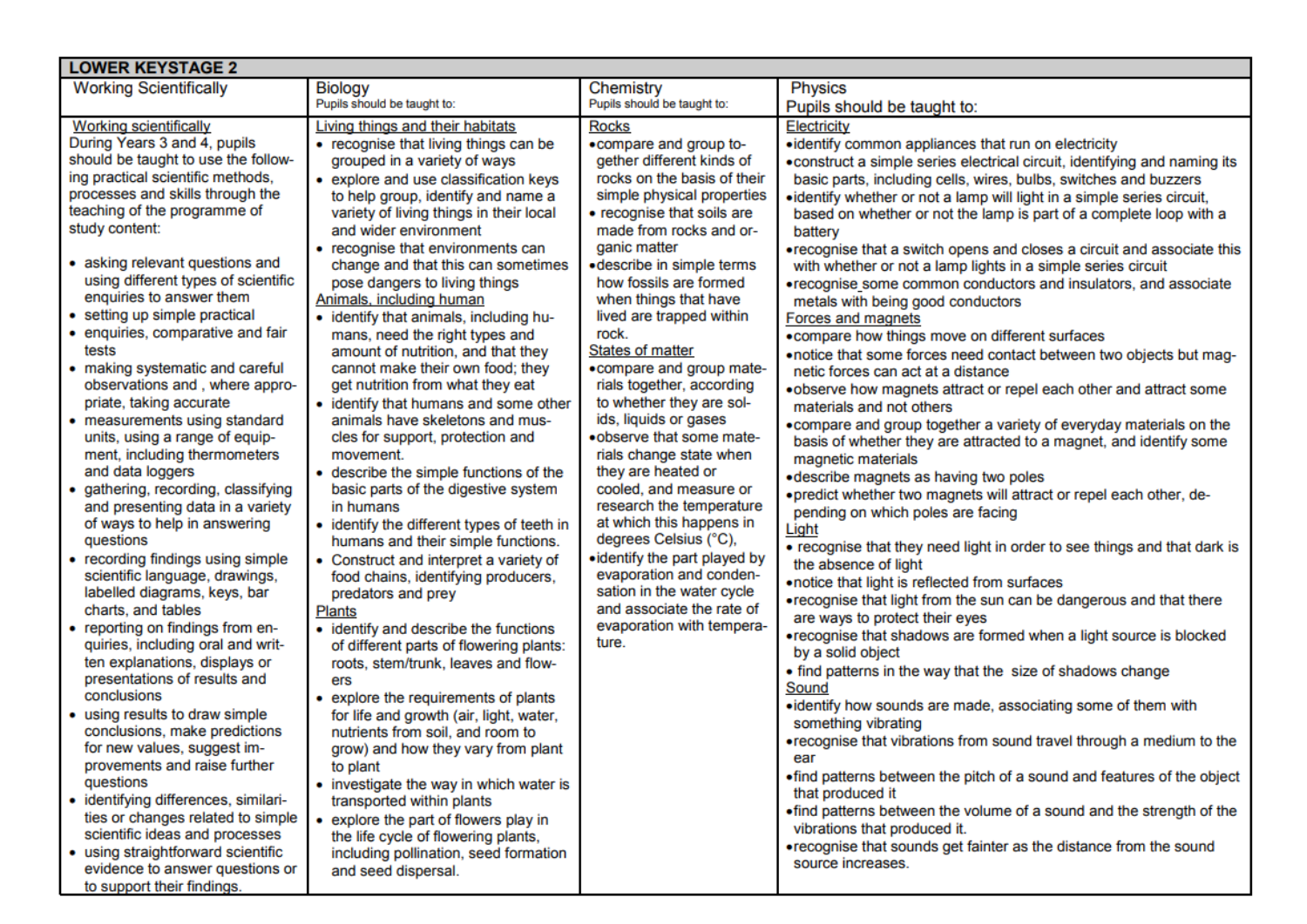| <b>KEY STAGE 1</b>                                                                                                                                                                                                                                                                                                                                                                                                                                                                                                                                               |                                                                                                                                                                                                                                                                                                                                                                                                                                                                                                                                                                                                                                                                                                                                                                                                                                                                                                                                                                                                                                                                                                                                                                                                                                                                                                                                                                                                                                                                                                                                                                                                                                                                                                                                                                                                                                                                                                                                                                                                               |                                                                                                                                                                                                                                                                                                                                                                                                                                                                                                                                                                                                                                                                                                                                                                                              |                                                                                                                                                                       |  |  |
|------------------------------------------------------------------------------------------------------------------------------------------------------------------------------------------------------------------------------------------------------------------------------------------------------------------------------------------------------------------------------------------------------------------------------------------------------------------------------------------------------------------------------------------------------------------|---------------------------------------------------------------------------------------------------------------------------------------------------------------------------------------------------------------------------------------------------------------------------------------------------------------------------------------------------------------------------------------------------------------------------------------------------------------------------------------------------------------------------------------------------------------------------------------------------------------------------------------------------------------------------------------------------------------------------------------------------------------------------------------------------------------------------------------------------------------------------------------------------------------------------------------------------------------------------------------------------------------------------------------------------------------------------------------------------------------------------------------------------------------------------------------------------------------------------------------------------------------------------------------------------------------------------------------------------------------------------------------------------------------------------------------------------------------------------------------------------------------------------------------------------------------------------------------------------------------------------------------------------------------------------------------------------------------------------------------------------------------------------------------------------------------------------------------------------------------------------------------------------------------------------------------------------------------------------------------------------------------|----------------------------------------------------------------------------------------------------------------------------------------------------------------------------------------------------------------------------------------------------------------------------------------------------------------------------------------------------------------------------------------------------------------------------------------------------------------------------------------------------------------------------------------------------------------------------------------------------------------------------------------------------------------------------------------------------------------------------------------------------------------------------------------------|-----------------------------------------------------------------------------------------------------------------------------------------------------------------------|--|--|
| <b>Working Scientifically</b>                                                                                                                                                                                                                                                                                                                                                                                                                                                                                                                                    | <b>Biology</b>                                                                                                                                                                                                                                                                                                                                                                                                                                                                                                                                                                                                                                                                                                                                                                                                                                                                                                                                                                                                                                                                                                                                                                                                                                                                                                                                                                                                                                                                                                                                                                                                                                                                                                                                                                                                                                                                                                                                                                                                | Chemistry                                                                                                                                                                                                                                                                                                                                                                                                                                                                                                                                                                                                                                                                                                                                                                                    | <b>Physics</b>                                                                                                                                                        |  |  |
|                                                                                                                                                                                                                                                                                                                                                                                                                                                                                                                                                                  | Pupils should be taught to:                                                                                                                                                                                                                                                                                                                                                                                                                                                                                                                                                                                                                                                                                                                                                                                                                                                                                                                                                                                                                                                                                                                                                                                                                                                                                                                                                                                                                                                                                                                                                                                                                                                                                                                                                                                                                                                                                                                                                                                   | Pupils should be taught to:                                                                                                                                                                                                                                                                                                                                                                                                                                                                                                                                                                                                                                                                                                                                                                  | Pupils should be taught to:                                                                                                                                           |  |  |
| During Years 1 and 2, pupils<br>should be taught to use the<br>following practical scientific<br>methods, processes and skills<br>through the teaching of the<br>programme of study content:<br>• asking simple questions and<br>recognising that they can be<br>answered in different ways<br>• observing closely, using<br>simple equipment<br>• performing simple tests<br>• identifying and classifying<br>• using their observations and<br>ideas to suggest answers to<br>questions<br>• gathering and recording<br>data to help in answering<br>questions | Living things and their habitats<br>• explore and compare the differences between things that<br>are living, dead, and things that have never been alive<br>Animals, including humans<br>• identify and name a variety of common animals including,<br>fish, amphibians, reptiles, birds and mammals<br>• identify and name a variety of common animals that are<br>carnivores, herbivores and omnivores<br>• describe and compare the structure of a variety of common<br>animals (fish, amphibians, reptiles, birds and mammals<br>including pets)<br>• identify, name, draw and label the basic parts of the human<br>body and say which part of the body is associated with<br>each sense.<br>• notice that animals, including humans, have offspring<br>which grow into adults<br>• find out about and describe the basic needs of animals,<br>including humans, for survival (water, food and air)<br>• describe the importance for humans of exercise, eating the<br>right amounts of different types of food, and hygiene<br><b>Plants</b><br>• identify and name a variety of common wild and garden<br>plants including deciduous and evergreen trees<br>· identify and describe the basic structure of a variety of<br>common flowering plants, including trees.<br>• observe and describe how seeds and bulbs grow into ma-<br>ture plants<br>• find out and describe how plants need water, light and a<br>suitable temperature to grow and stay healthy.<br><b>Habitats</b><br>• identify that most living things live in habitats to which they<br>are suited and describe how different habitats provide for<br>the basic needs of different kinds of animals and plants,<br>and how they depend on each other<br>• identify and name a variety of plants and animals in their<br>habitats, including micro-habitats<br>• describe how animals obtain their food from plants and<br>other animals, using the idea of a simple food chain, and<br>identify and name different sources of food. | <b>Everyday materials</b><br>· distinguish between an object<br>and the material from which it<br>is made<br>• identify and name a variety of<br>everyday materials, including<br>wood, plastic, glass, metal,<br>water, and rock<br>• describe the simple physical<br>properties of a variety of eve-<br>ryday materials<br>• compare and group together a<br>variety of everyday materials<br>on the basis of their simple<br>physical properties<br>• identify and compare the suit-<br>ability of a variety of everyday<br>materials, including wood,<br>metal, plastic, glass, brick,<br>rock, paper and cardboard for<br>particular usesfind out how the<br>shapes of solid objects made<br>from some materials can be<br>changed by squashing, bend-<br>ing, twisting and stretching. | Seasonal changes<br>•observe changes across the<br>four seasons<br>.observe and describe<br>weather associated with the<br>seasons and how day length<br>varies.<br>٠ |  |  |